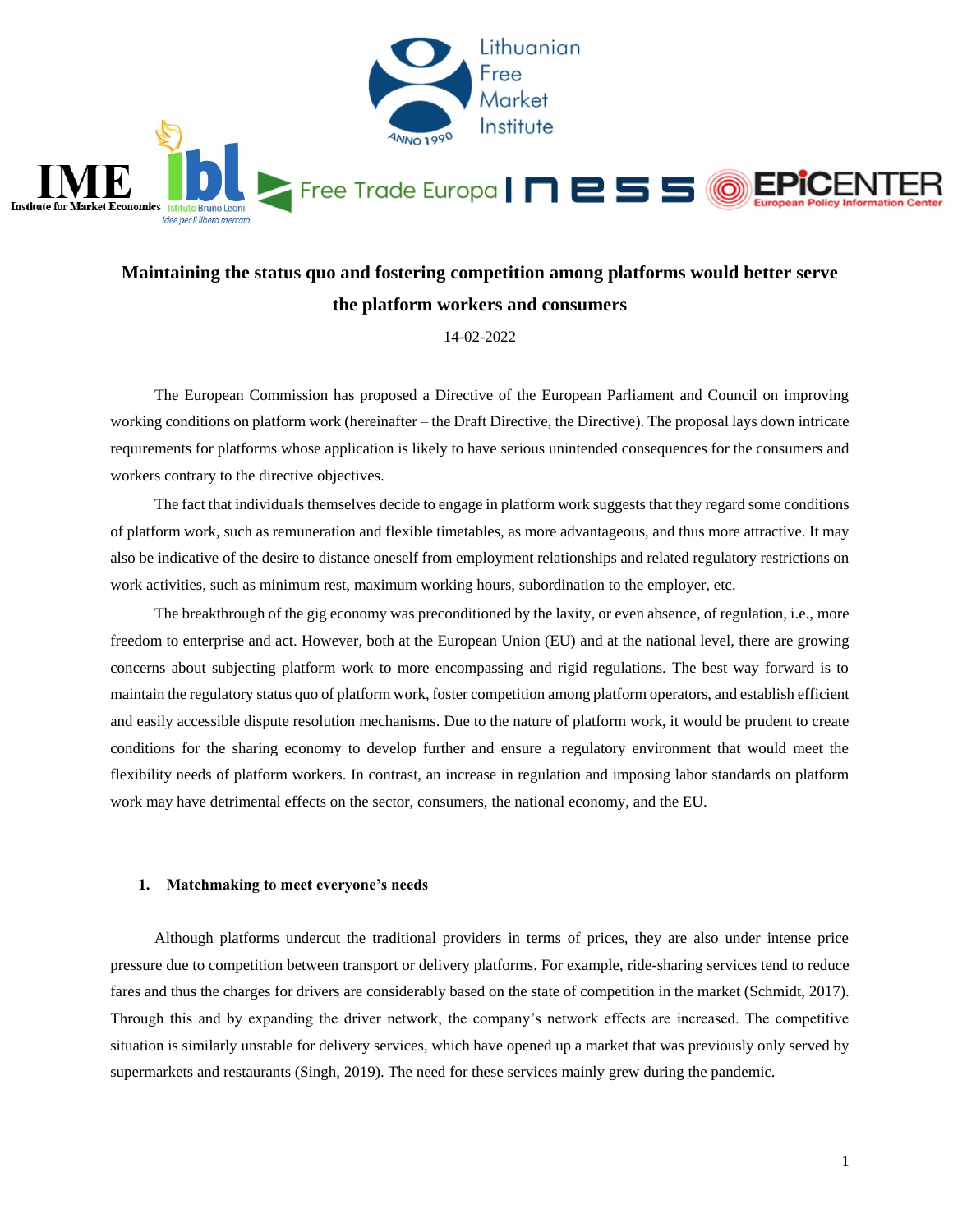

In addition, some researchers argue that labor platforms (such as ride-sharing, delivery, etc.) rely on the model of "business growth before profits", meaning that they operate a "hyper-outsourcing" model (Srnicek, 2017), in which both workers and fixed capital or training costs are outsourced. Work is usually outsourced, and workers are not regarded as employees but as independent and self-employed contractors who are paid based on the order. In this way, the platform companies not only save a considerable part of direct labor costs such as paid holidays, overtime bonuses, or sick days, but also the indirect costs of social security contributions or training and, in the case of work from anywhere in the world, they can put costs out to tender and compete with costs from low-wage countries.

In practice, self-employed persons have the opportunity to work via different platforms simultaneously. The enforcement of the proposed Directive would deprive the workers of this opportunity since labor regulations typically put a cap on working hours and the number of employers. In addition, working through various platforms (or having this possibility) implies that persons are not trapped in platforms. Workers always maintain the opportunity to do analogous work (e.g., driving services) through employment contracts in private companies. Platforms merely offer additional means (instruments) for work organization, but they do not monopolize the rules of providing certain services.

### **2. Regulating the Autonomy of Work and the Relevance of "Performance Review"**

The European Commission aims to tackle the alleged issues with the work dimension, including the autonomy of work, surveillance, direction, and performance appraisal.

### **2.1. The degree of subordination, not just its existence, makes the worker an employee**

One suggested measure is establishing effective control over the worker if at least two criteria from the Directive apply<sup>1</sup>. However, this is an obsolete point of view from the industrial labor age, which assumes that the sheer fact or act of subordination automatically implies employment. Scholars acknowledge that traditionally understood subordination is disappearing from modern labor relations. This is due to changes in the work itself and the achievements of modern management methodologies. Thus, rather than determining whether subordination exists or not, an assessment is made of the character and degree of subordination (compared to the opposite characteristic – independence) (Martišienė, 2011), including the proportionality of the measures foreseen.

The peculiarities of the digital market may radically reshape how work is allocated, organized, monitored, and performed. However, there are no common issues that all platform workers face. A systemic analysis of the Directive

 $\overline{a}$ 

**Institute for Market Economics** Istitu

**Bruno Leoni** idee per il libero mercato

<sup>&</sup>lt;sup>1</sup> Article 4.2 of the Draft Directive:

<sup>&</sup>quot;Controlling the performance of work within the meaning of paragraph 1 shall be understood as fulfilling at least two of the following: (a) effectively determining, or setting upper limits for the level of remuneration;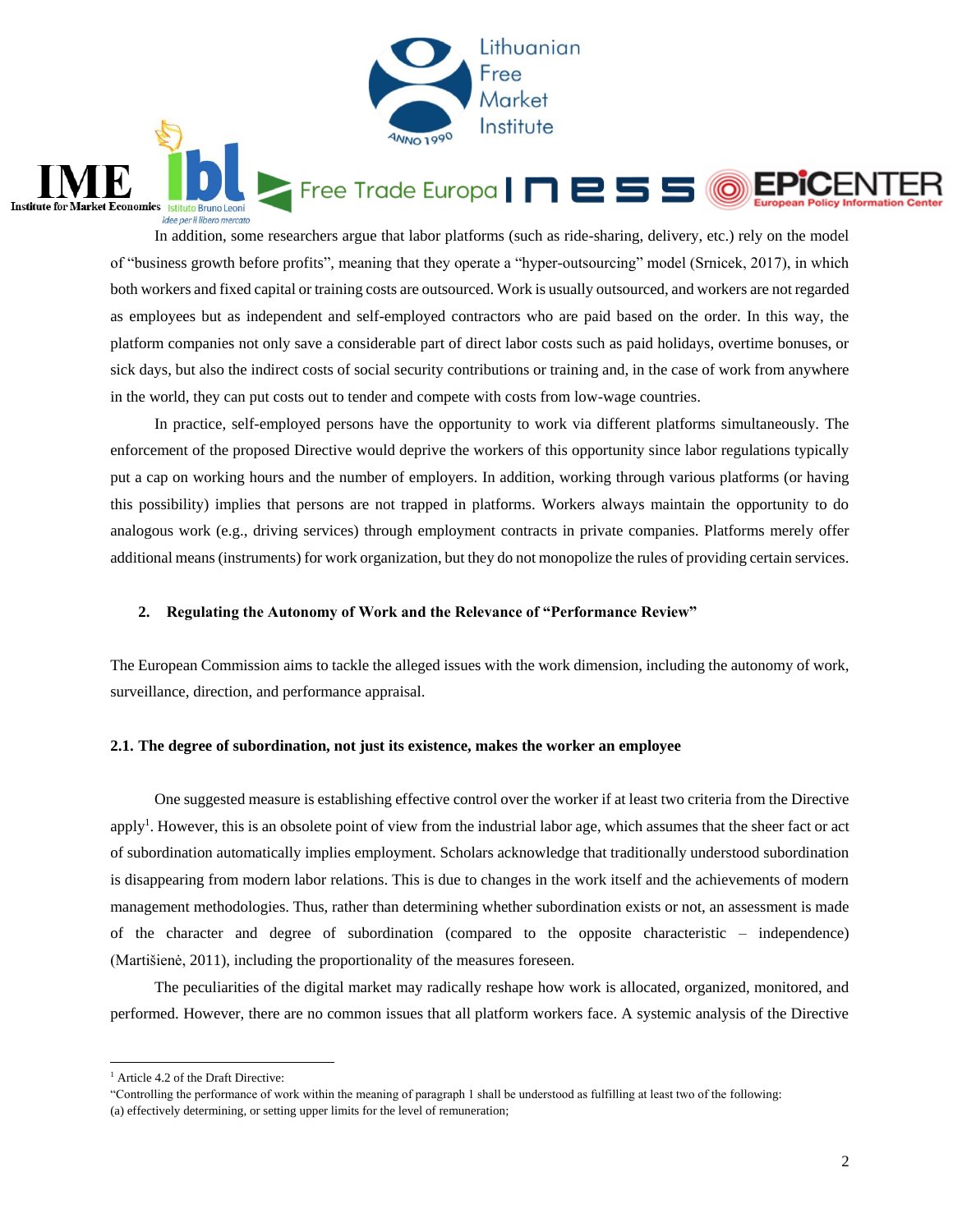

proposal suggests that the true target of the EC is not platform work *per se,* but particular operations – such as ride-sharing and food delivery services. This is why any attempts to regulate platform work would unjustly affect other forms of services (e.g., consultants, lawyers, architects, *etc.*), even if they did not share the same challenges which the EC is concerned about.

The proposed and, as was mentioned, obsolete approach to employment relations leads to cherry-picking the characteristics of labor to justify intervention and not mirroring the actual diverse labor market. Many scholars and national courts suggest that subordination is not the only criterion for separating modern work from self-employment. The criterion of profit/risk sharing is no less significant. Research suggests that profit/loss risk sharing should be considered a decisive factor in distinguishing between dependent and self-employment. Lithuanian case law has already used this feature and formulated its content as follows: 1) who covers the costs related to the performance of activities; 2) who distributes and uses the received income; 3) who invests (own or borrowed funds); and 4) the amount of the benefit to the person and the proportion of his income (Martišienė, 2011).

#### **2.2. Both the consumers and drivers give each other rankings not the platform**

The enforcement of the Directive is likely not only to drive up the prices of services. The consumers would be deprived of the possibility to choose their service providers based on relative information, e.g., the quality of the work. In ride-sharing platforms, both the client and the service provider can rank each other and offer advice or directly send appraisal notes. In most cases, the client may also deny the services of a person, whose ranking does not satisfy the needs of the consumer. The proposed regulation neglects to acknowledge that the platform acts as a means for greater certainty and transparency to drivers and consumers because namely consumers rate their service provider (e.g. the driver), and the service providers (e.g. drivers) likewise have the possibility to rate their clients. This means that the platform does not itself autonomously rank the service providers. Upon entering a contract, the service provider adheres to the platform's internal rules based on which it provides its connectivity services.

 $\overline{a}$ 

**Institute for Market Economics** Istitu

**Bruno Leon** idee per il libero mercato

<sup>(</sup>b) requiring the person performing platform work to respect specific binding rules with regard to appearance, conduct towards the recipient of the service or performance of the work;

<sup>(</sup>c) supervising the performance of work or verifying the quality of the results of the work including by electronic means;

<sup>(</sup>d) effectively restricting the freedom, including through sanctions, to organize one's work, in particular the discretion to choose one's working hours or periods of absence, to accept or to refuse tasks or to use subcontractors or substitutes;

<sup>(</sup>e) effectively restricting the possibility to build a client base or to perform work for any third party."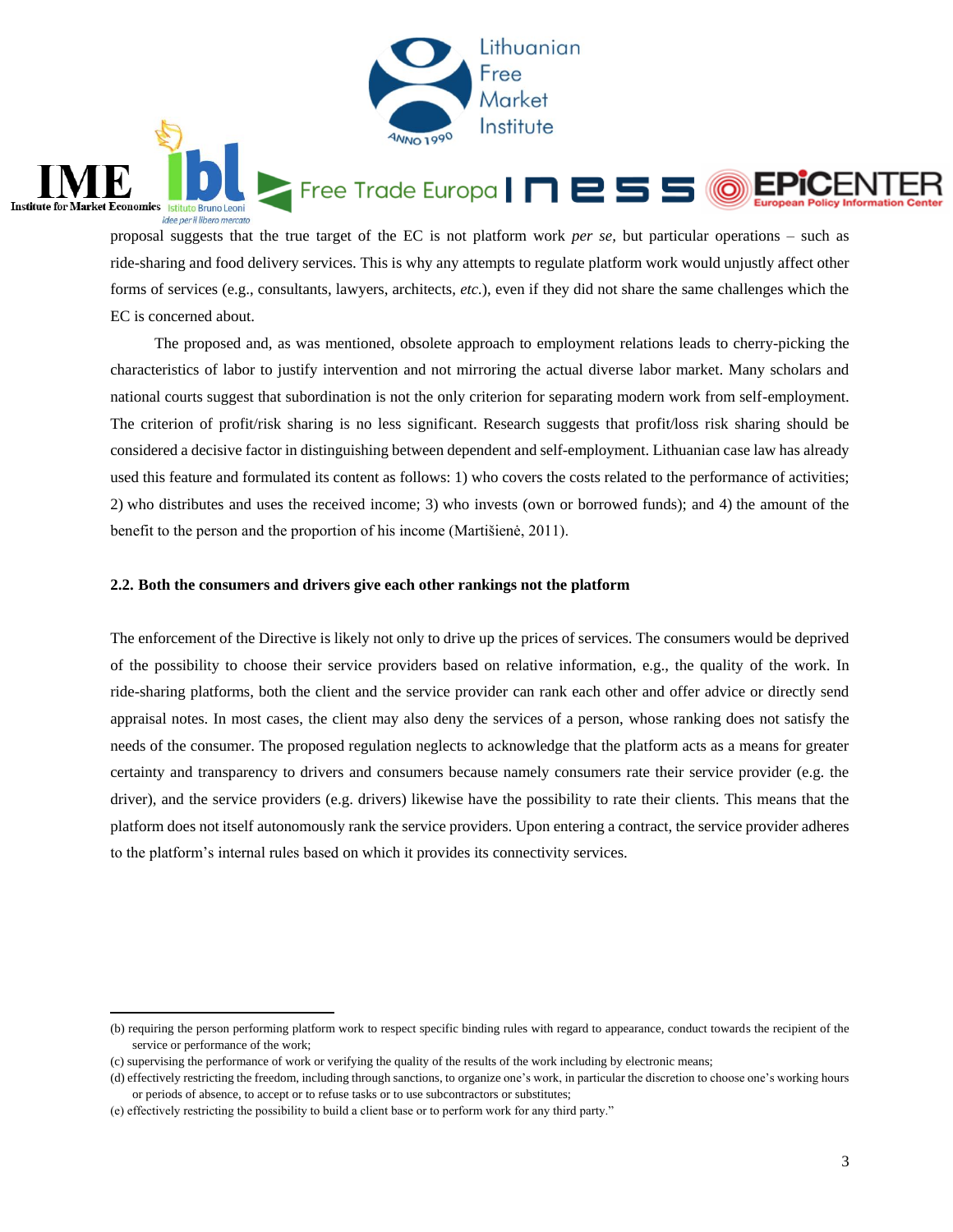

**2.3. Primacy should be given to workers' valued contractual freedom** 

The platform functions as an intermediary between the service provider and the end-user and does not operate as an employer. The platform can neither prevent service providers from carrying out their tasks via other platforms or mediums nor is the platform a determinant condition for the provision of services. Rather than getting employed, the service provider (worker) buys the connectivity service through a platform and it acts as a means of expanding the driver's operations. Accordingly, priority should be given to the principle of contractual freedom between the platform worker and operator to decide upon particular conditions of their relationship, assuming that the worker finds the particular conditions acceptable.

In most cases, platforms serve the purpose of more efficiently connecting the service provider and the customer without imposing requirements on how the service must be provided, allowing more leeway for the platform worker to decide what one finds to be most convenient in terms of working conditions. The responsibility for health and safety falls upon platform workers themselves, who, notably, use their own materials and equipment.

A standardized service contract is concluded between the platform operator and a person buying platform connectivity services, and the premise is that the signatories fully understand their intent and conditions of their relationship. Given that there is no single dominant platform in the market, individuals can choose companies that best suit their interests. In addition, by being able to conclude contracts freely, companies are encouraged to compete in order to attract service providers. In this case, the sole function of governments is to ensure that individuals willing to pursue platform work are provided with the necessary information to make a decision to engage in platform work instead of prohibiting certain conditions from the contracts.

The nature of work and the personal characteristics of those who work are changing. For a long time, employment relationships have been defined as relationships that occur in manual and low-skilled work. However, in modern times neither an employed person nor a self-employed is any longer the *persona miserablis*. A modern working person is educated, skilled, self-confident (Martišienė, 2011). This leads to assuming that entering a civil contract, and not an employment contract was namely the intention for signing up at a platform application or site, since services in platforms may also be done under employment contracts in other companies.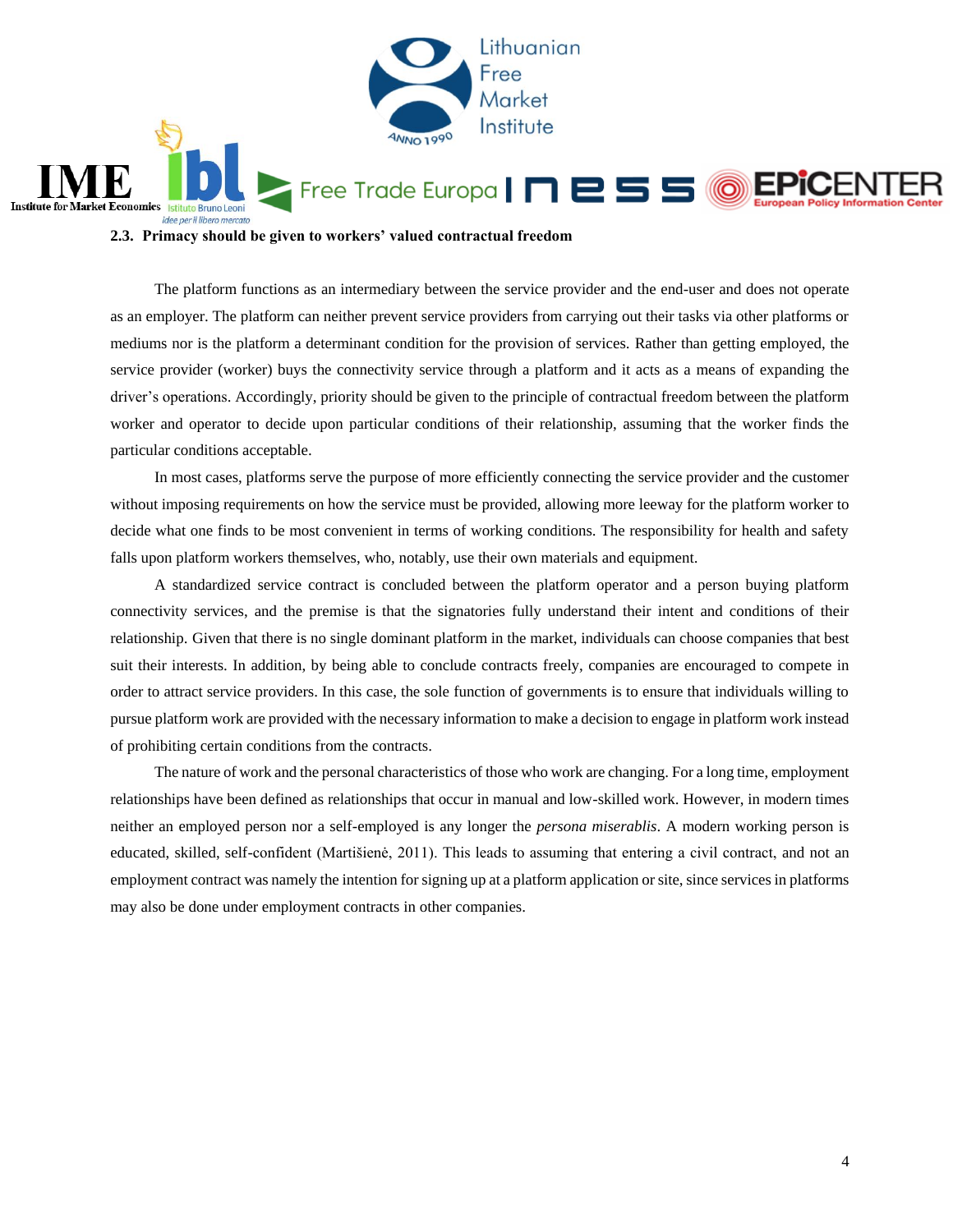

**3. Listing effective control criteria will fail to meet the actual needs of the market** 

There has been a rise in criticism of gig-economy companies suggesting that they are misclassifying workers who should, in fact, be considered employees and provided benefits (Ossowski, 2021; ILO, 2021; Aloisi, 2018). However, others argue that this very approach contradicts the nature of platform work and may have detrimental effects (Griswold, 2019; Ossowski, 2021; Schrager, 2020).

It is well-established in legal theory that a contractor is someone who is free from the control and direction of the hiring entity in connection with the performance of the work, does work that is outside the usual course of the hiring entity's business and is customarily engaged in an independently established trade, occupation, or business of the same nature as that involved in the work performed (Kilhoffer *et al.*, 2020). However, many individuals and industries fail this test if followed formally. In other cases, people who have been contracting their work for decades run the risk of losing the possibility to engage in their form of work. These include insurance brokers, freelance journalists, doctors, lawyers, architects, accountants, and many others, from translators to "owner-operator" truckers. Applying the control criteria as set in Art. 4 of the draft Directive could cost them their independence, flexibility, and, if employers did not find it worthwhile to hire them, possibly their livelihoods. For the consumers, this means higher service prices and, possibly, reduced availability of services. It must also be kept in mind that rigid regulations force some service providers into the shadow market, which means fewer guarantees for consumers and workers.

Relying solely on the basic control classification criteria proves to be insufficient and rigid when assessing complex and unorthodox business models. The pluralistic business landscape rarely follows the same operational model. Instead of establishing an exhaustive list of criteria that would define employment (i.e. effective control), it is expedient to shift the focus onto proving that certain contractors are indeed service providers and not employees. This would entail a different assessment approach. Service providers are primarily characterized by their independence in operations, responsibility, and liability. For example, when classifying a particular relationship, one must assess whether the worker is provided with necessary work tools and equipment, whether the worker is financially responsible for both the equipment and services provided and who bears the costs of providing the services. One must also determine whether the worker has the exclusive right to decide on providing the services, meaning that the platform worker may accept, reject, or ignore a particular order at one's discretion. In cases of ride-sharing, strict requirements for the vehicles may be considered merely a civil contract requirement and not an implication of employment relations.

The divergence of national decisions demonstrates that no common principles of classifying platform workers may be established, and issues are solved on a case-by-case basis depending on a particular platform and its terms – rather than addressing any common issues related to platform work as such. Governments around the world are already pursuing the balance between protecting worker rights and allowing the benefits of flexibility and opportunity that gig-business models propose. For example, France has provided some labor rights for self-employed (digital) platform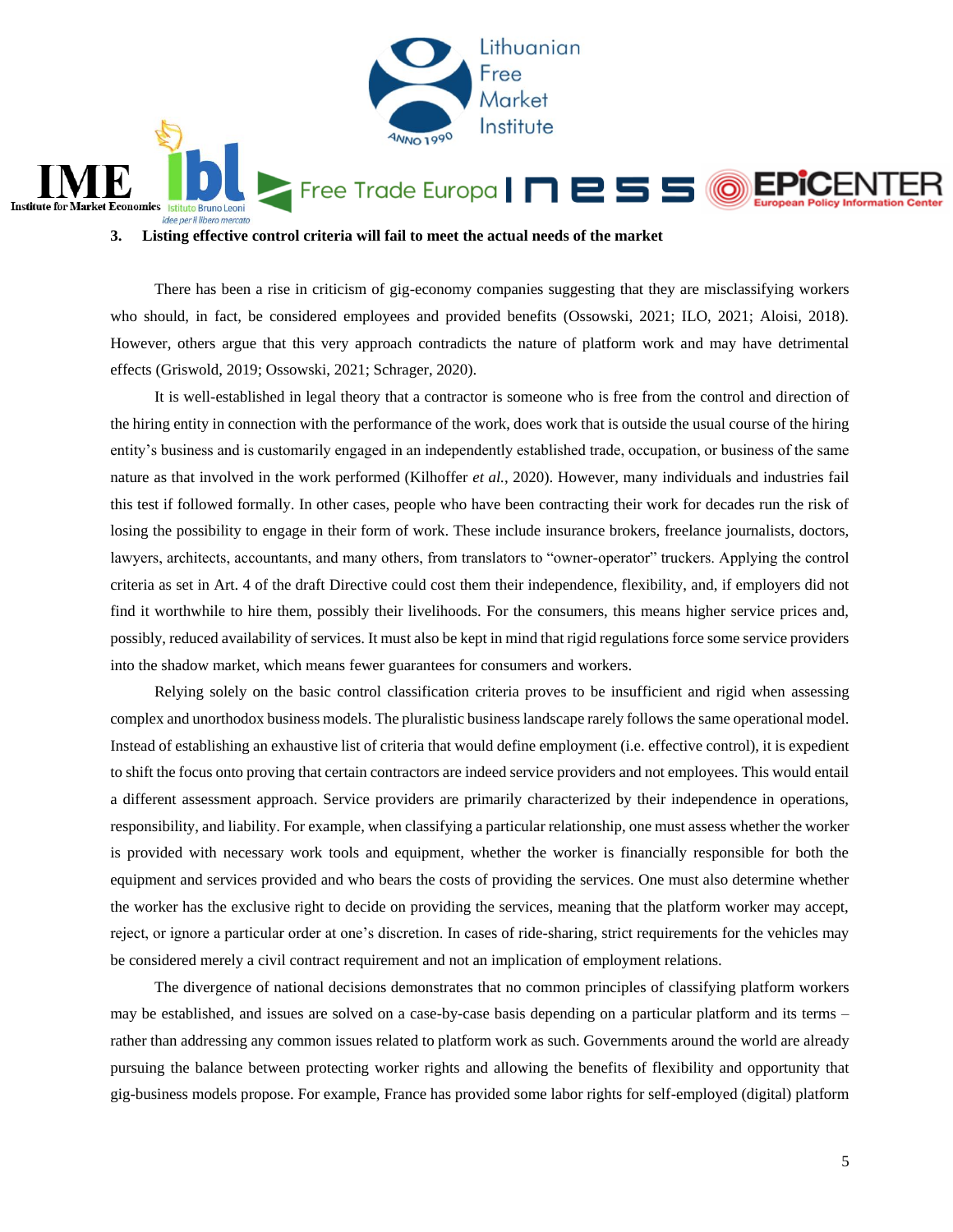

workers and has added new rights specifically for drivers (Gerard, 2019). At the same time, the UK government is exploring worker classifications (Summers, 2019). Several courts of European states have ruled that digital platform workers cannot be qualified as employees, as the former have the ability to independently manage their time and they are free to select their shifts, and refusing a shift does not trigger any sanction from the company (De Stefano, 2020).

**Institute for Market Economics** Istituto Bruno Leoni

idee per il libero mercato

### **4. The employment presumption and related dispute resolution may disincentivize platforms from growing and operating**

According to the Draft Directive, the platform is assumed to be an employer and must enter an employment contract with the worker if specific predefined criteria apply. In practice, this means that a mere hypothesis would double or triple the platform's expenses to cover the price of the workplace. The presumption may be overturned only in court, making the potential losses of the platform even higher. In addition, initiating court proceedings does not pause the presumption of employment. Such a requirement does not only unjustly increase the platform's costs without an actual assessment of its operations. It means that the platform would be more incentivized to terminate a service contract with the driver, for example, since litigation would be more expensive. The Directive does not stipulate any safeguards if the presumption of employment is overturned, which only increases the uncertainty of the application of the Directive. This, in turn, may force out platforms from the EU since the potential risks of operating in this market would be too high to bear in comparison to other states, where no such regulations are in force.

A lack of legal certainty regarding possible dispute resolution may precondition the need for more rigid rules on contracts. Given that national courts may be overloaded with cases, individuals may feel less assured that they will be able to have their disputes resolved. Therefore, the state must commit itself to ensure dispute settlement efficiency, alternative dispute resolution mechanisms included. It is inefficient to engage in patchwork regarding particular terms and conditions of contracts. Instead, it is advisable to focus on establishing proper dispute resolution means for people to defend their interests on their own terms. For example, Portugal has introduced a new, simplified judicial procedure to target the growth of false self-employment through changes in 2013 and 2017 (Law n.º 63/2013, August 27 and Law n.<sup>o</sup> 55/2017, July 17). It provides workers with a speedier court decision recognizing the existence of an employment relationship (Menéndez, 2020).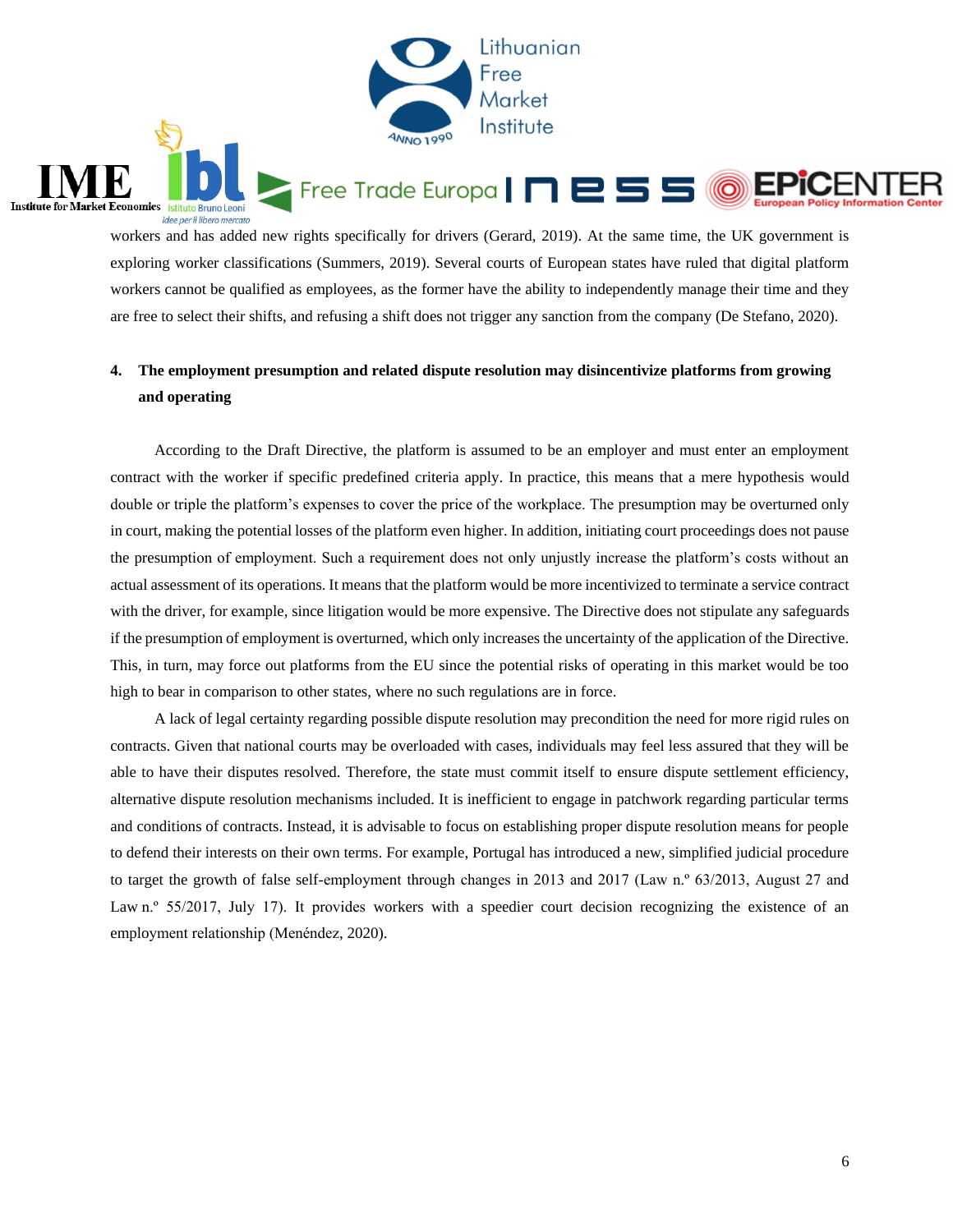

**5. Disrupting the disruptors of traditional businesses will affect workers and consumers**

With regard to the classification of the relationship between the platform worker and operator, it must be noted that a particular relationship depends on the entirety of characteristics that cannot be established in advance. This variety of characteristics of platform work suggests that any efforts to harmonize principles that separate employees from contractors are most likely to fail and result in a patchwork of different rules for different jobs. Therefore, private parties should be allowed to individually decide on the nature of their relationship. Establishing a rigid scheme of separating employment and provision of services deprives individuals of independently deciding on their preferred work mode. This in turn will make the EU a less competitive global player in the global market.

The costs and implications of employee reclassification (i.e. employing a service provider under a labor contract instead of an agreement on provision of services) suggest that intervening in the market with rigid requirements and restrictions may not bring desired results. Equity research analysts at Barclays estimate that the reclassification of workers could cost Uber an additional USD 3,625 per driver in California. This would increase the company's annual operating loss by more than USD 500 million (Griswold, 2019). Any new regulations may bring additional operational costs and result in a decreased amount of contracts, loss of flexibility for workers, and higher prices or reduced service provision due to all of the factors that make platform work appealing to both platform workers and consumers. In addition, new restrictions on flexibility may force platform workers into the shadow market; accordingly any attempts to increase their social protection would be fruitless. However, there are also cases where courts have decided that selfemployed drivers be deemed as traditional workers. For example, in 2021 the UK Supreme Court ruled in favor of 35 Uber drivers, who were considered self-employed, to be classified as workers (Ossowski, 2021). Yaël Ossowski (2021), deputy director of the global consumer advocacy group Consumer Choice Center, stated that the "ruling sends the signal that rideshare companies are not welcome in the UK" and that this is "not what consumers want". She continued by emphasizing the importance of flexibility in the sector as it has propelled the growth of companies like Uber, Lyft, and others and it has been beneficial for both drivers who want independence and consumers who want convenience and competitive prices. However, obligatory reclassification of workers may not only drive the prices up but could even result in major players exiting the market and thus cause job losses (Browne, 2021).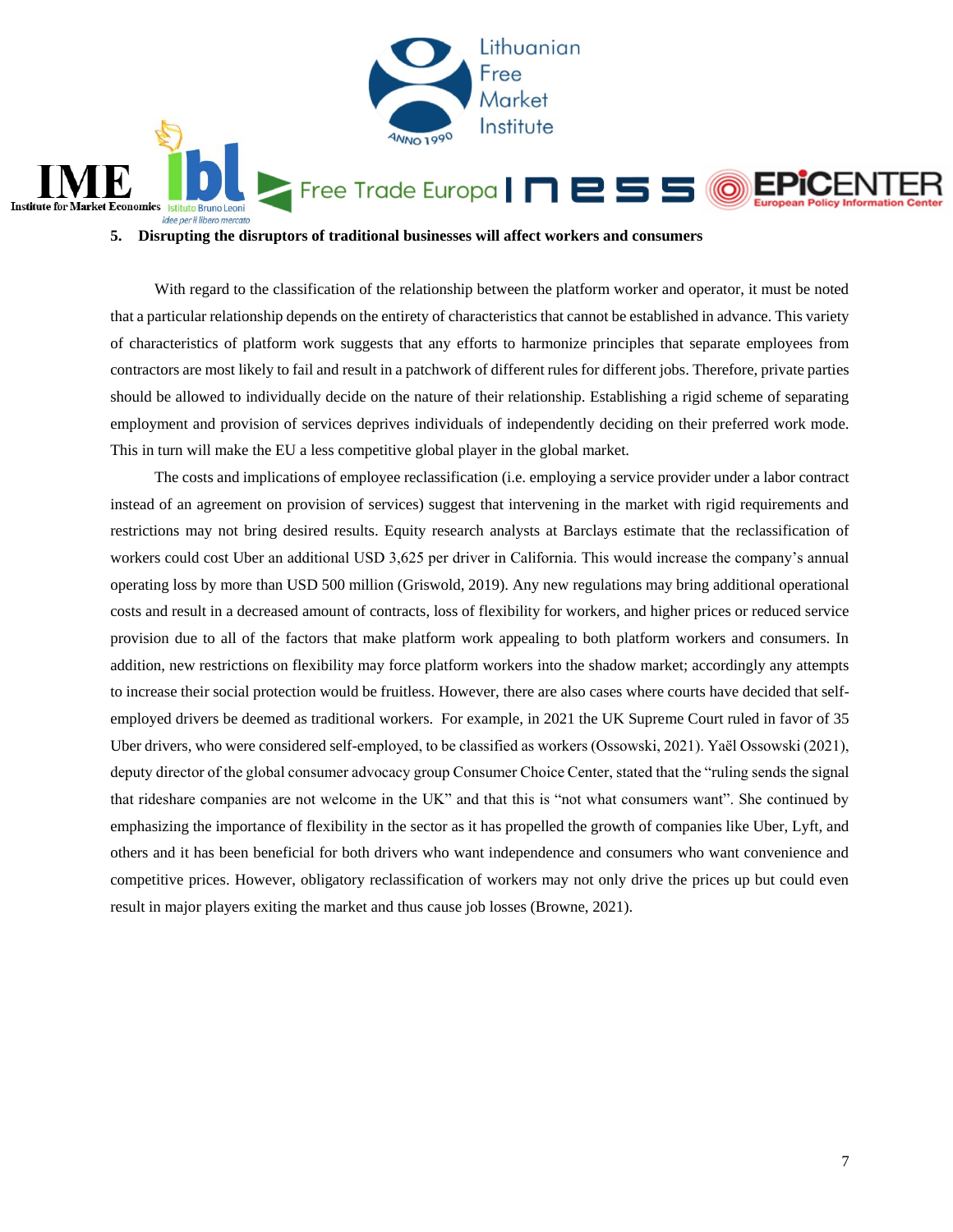

**6. Alternatives to better meet the needs of the self-employed and their clients**

### **6.1. Soft-law measures instead of increased rigidity**

Decision-making is the most effective when left at the lowest chain possible, without intervention into market mechanisms. An example could be the Code of Conduct adopted by several German platforms, which is meant to discipline the minimum levels of payment by the platforms, increase the transparency of criteria applied in the operation of rating systems, and ensure the legitimacy of content exchanged online. The document lists some best practices for governing work in these new digitally mediated non-standard work environments and offers a catalog of behaviors to be avoided. Another example may be found in France where a law introduced the possibility for platform operators to draw up a social responsibility charter with a certain number of guarantees for workers. The administration may also approve the platform operator's charter, provided that workers using the platform have been consulted in advance. The idea is that platform operators can make commitments to improve working conditions, with the understanding that their compliance with these commitments cannot be used to presume an employment relationship (Lane, 2020).

Instead of adopting rigid requirements and limits, governments might consider defining social responsibility by default, which could promote transparency of internal processes (De Stefano, 2020). In addition, greater information and counseling, rather than intervention, would enable individuals to make independent and informed decisions when entering contracts with online platforms. In this sense, greater personal responsibility should be fostered instead of deciding for the worker in advance, especially given that the effective control criteria can already be assessed under various other EU requirements and conditions, e.g. constituting illegal work. This also suggests an assumption that, in cases where the Draft Directive duplicates currently existing rules, the new patchwork on top might not work since the outcomes of the Directive rely heavily on its enforcement, not on sanctions.

### **6.2. Current labor regulations are not fit to accommodate the consumers and the self-employed**

Forcing former service providers and atypical workers into formal and traditional employment relations poses another conundrum, given that the employment framework may be ill-prepared to handle unorthodox work through platforms. It must be kept in mind that platform workers may not wish to engage in traditional employment or are unable to do so due to the peculiarities of their status. The latter may occur in instances where the person does not have a work permit due to immigration status. Furthermore, the majority of traditional employment contracts do not meet the need for flexibility that is provided by platform work.

In such cases, an alternative could be zero-hour contracts that are the closest alternative to platform work and could ensure the needed flexibility. However, such contracts are prohibited in the majority of EU states, and the EU has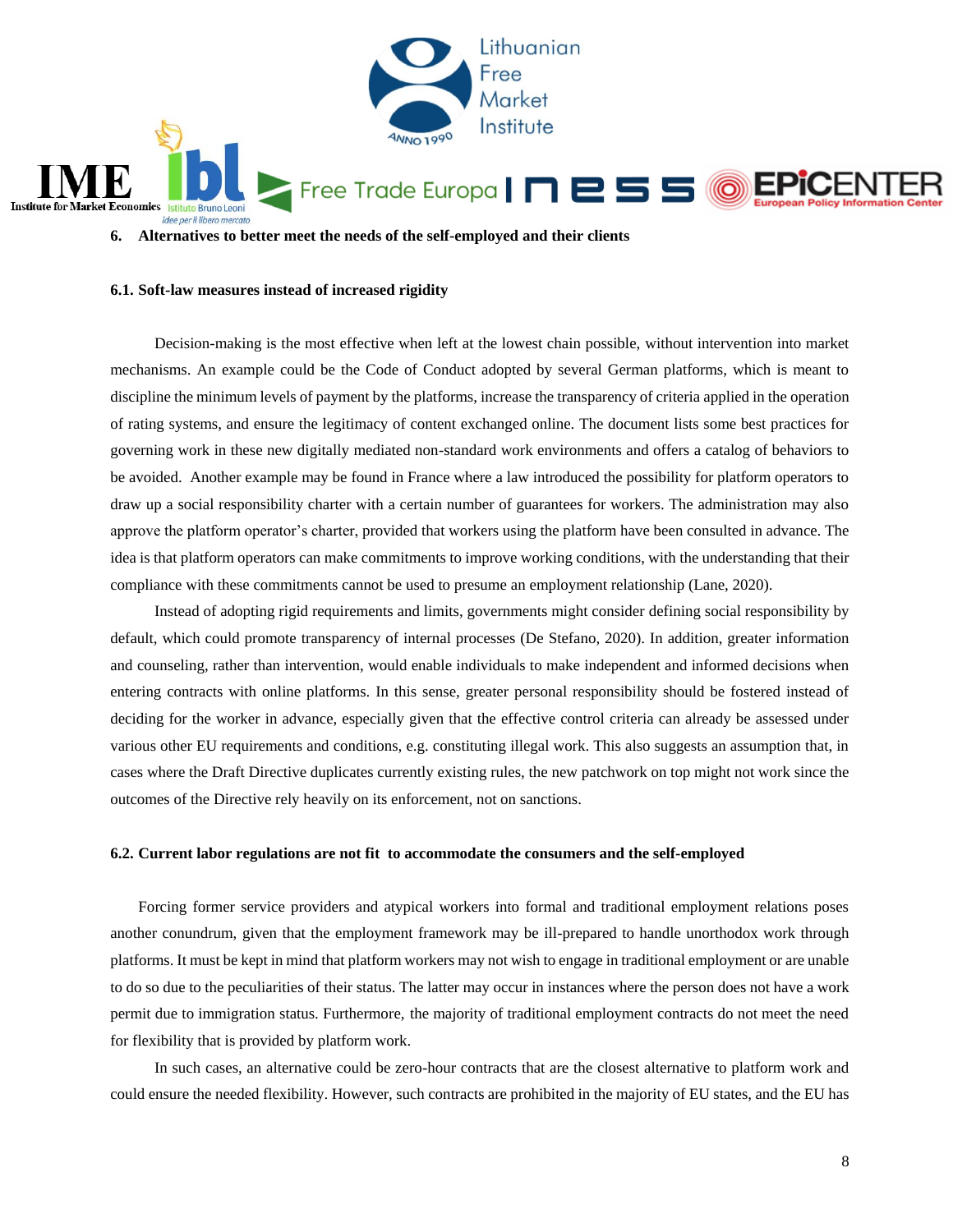

discouraged them so far. When considering policy initiatives in terms of platform work, the use and benefits of zerohour contracts should be revisited. Working under a zero-hour contract provides the possibility for the worker to determine the preferable amount of work while being guaranteed at least some income in cases where the worker does not exceed the set minimum amount of work hours. Such contracts provide the possibility to better accommodate the worker's personal needs. They also allow working for multiple employers by providing not only flexibility in the work regime but also a possibility of a sanction-free refusal to take on an employer's work task.

### **Conclusions**

Institute for Market Economics Istituto Bruno Leoni

idee per il libero mercato

- The essence and combined characteristics of the operations of platforms suggest that they are not to be expected to provide stable income and workload for their users. Accordingly, platforms do not expect their contractors to work on a stable basis. Instead, the platforms offer connectivity services both to the consumer and worker.
- Centralized rigid regulations of platform workers would negate the very essence of working through online platforms and the employment presumption would unjustly deprive individuals of the ability to decide on their preferred work module and conditions.
- Imposing labor standards to platform work will reduce the supply of services and increase their cost for the consumers. This may lead to many platform workers losing their income. It would result in decreased possibilities to get employed in this sector, which is particularly relevant for those suffering the consequences of nationwide lockdowns and unemployment due to the pandemic.
- The Directive duplicates effective control requirements which can already be established under the EU *acquis* that covers labor relations and social protection. This implies that the issues that the EC aims to tackle are created not by an abundance of rules, but rather by the lack of their enforcement mechanisms.
- The Directive will increase uncertainty and reduce transparency for platform work, and this will not only de-incentivize job creation but may also force the platforms out of the EU market.
- The Directive relies on industrial-era tools to regulate a dynamic and booming market segment that cannot be defined as traditional labor. Its static impact assessment and static rules might create an illusion of positive outcomes, while negative implications of this approach are not considered.
- The role of the platform is to provide additional instruments for the clients and service providers to interact with, and so the clients rate their service providers, not the platform.
- Automatically assuming the person's status as employed deprives the workers of the possibility to choose their preferred work and its module. It contradicts the workers' intentional will to enter a civil contract with the platform and the provider's freedom to enter contracts.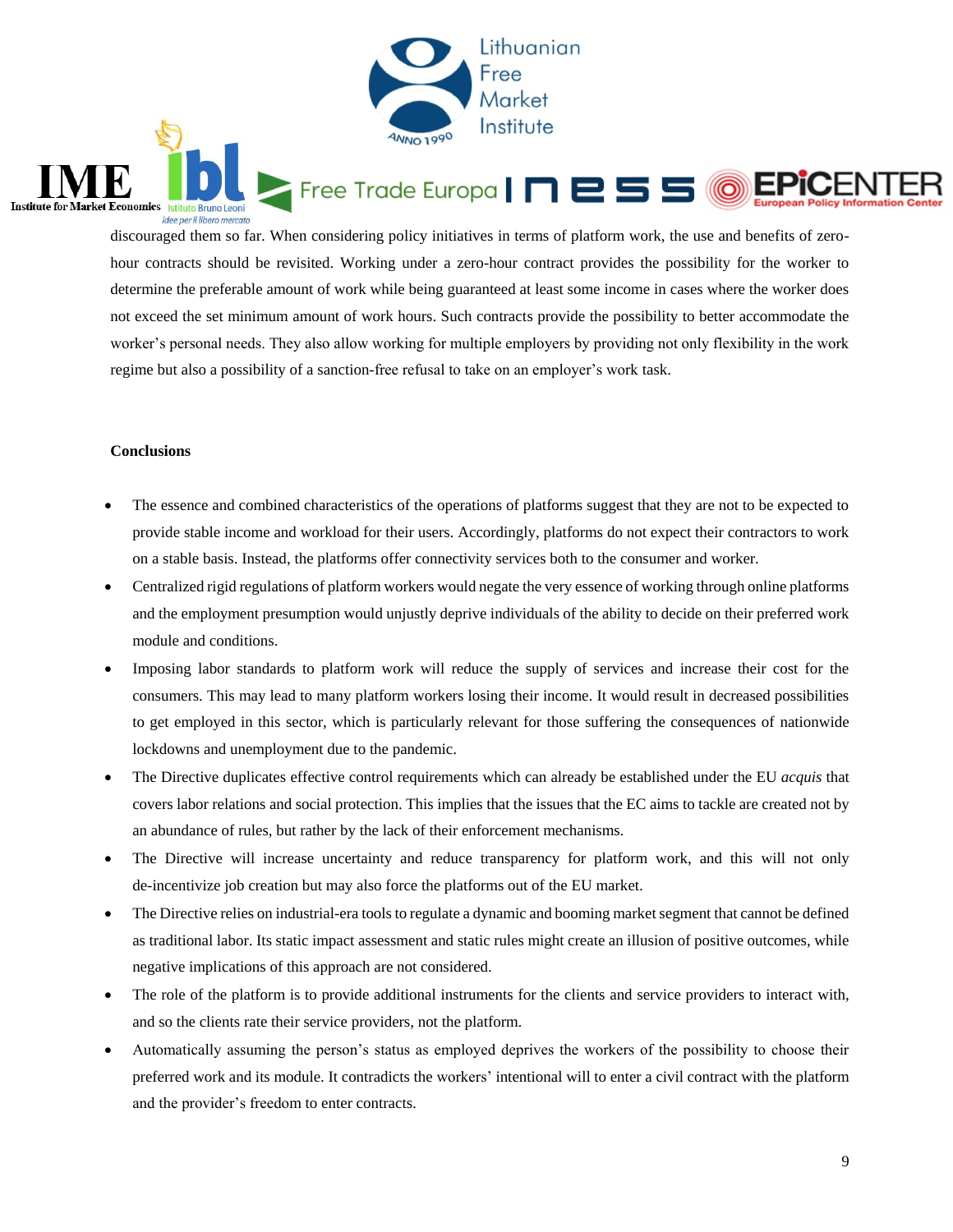

 Given the relatively short period since the rise of platform work and the EC's proposal to regulate it, it would be prudent not to rush with interventions and instead monitor the market in order to better understand how it operates, particularly given the examples that platforms tend to introduce *inter-partes* rules on their social responsibility. The use and benefits of zero-hour contracts should be revisited since they could best mirror the benefits of platform work through a civil contract.